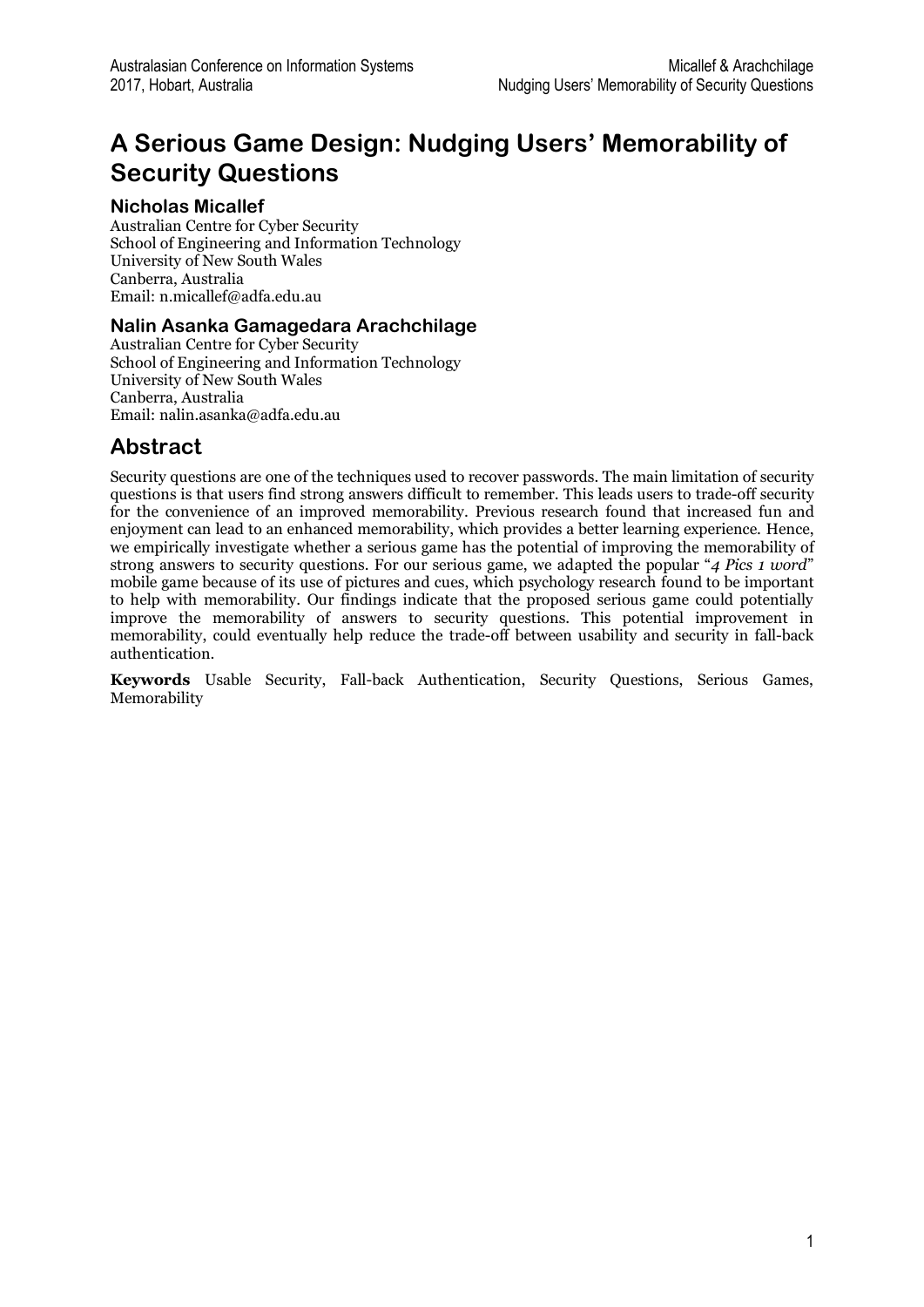## **1 Introduction**

As internet users have to deal with an increasing number of online accounts, they are facing an enormous challenge to remember all passwords chosen for their accounts (Stavova et al. 2016). For example, if we just look at social networking sites, plenty of users have different accounts for Facebook, Twitter, Instagram and SnapChat. Since password managers have not been widely adopted (Alkaldi and Renauld 2016), resetting passwords is becoming a more frequent task (Florencio and Herley 2007; Stavova et al. 2016). To address this problem, various forms of fall-back authentication mechanisms have been deployed and evaluated with the most popular being security questions (Schechter and Reeder 2009) and email-based password recovery. Although email-based password recovery has been widely adopted by major companies (e.g. Google), they still have the limitation of being vulnerable to 'man in the middle' attacks, since these emails are not usually encrypted (Stavova et al. 2016).

Even security questions have several vulnerabilities. For instance, some answers to security questions can be easily accessible with a quick Google search (e.g. in Sarah Palin's 2008 email hack (Bridis 2008), the hacker merely used social engineering techniques to reset Palin's password using her birth-date, ZIP code and where she met her spouse). Also, since 2008, more of our personal information has become available online. Hence, it is becoming easier for attackers to retrieve this information (Golla and Dürmuth 2015), through observational attacks (i.e. the art of human hacking used to obtain sensitive information such as usernames, passwords, personal identification numbers through observing how victims behave both online and off-line), from social networking websites, such as LinkedIn or Facebook (Rabkin 2008). Besides observational attacks, security questions are also vulnerable to guessing attacks (Golla and Dürmuth 2015), in which, attackers try to access accounts by providing low entropy (i.e. the level of complexity) answers (e.g. favourite colour: blue). Thus, the ease of conducting observational and guessing attacks has increased the vulnerabilities of security questions (Just and Aspinall 2010) towards all these cyber-threats, which lead to severe consequences, such as monetary loss and embarrassment (Micallef and Just 2011).

A possible way to reduce the vulnerability of security questions towards cyber-attacks is to use systemgenerated answers (Micallef and Just 2011). However, the main barrier towards widespread adoption of these techniques is memorability (Just and Aspinall 2009), since users struggle to remember systemgenerated information to answer their security questions (Bonneau et al. 2015). Hence, the main challenge of the current implementation of security questions is that strong answers to security questions (i.e. high entropy), like those provided by system-generated answers (Micallef and Just 2011), are less prone to observational and guessing attacks, but at the same time are difficult for the user to remember the answers (Shay et al. 2012). Alternatively, weak answers to security questions (i.e. low entropy) are more prone to cyber-attacks (Bonneau et al. 2010; Denning et al. 2011), nevertheless they are easy for the user to remember the answers (Zviran and Haga 1990).

Since system-generated answers to security questions can limit the vulnerabilities to guessing and social engineering attacks (Shay et al. 2012), they seem to be the most promising solution to bridge the tradeoff between usability and security in fall-back authentication (Micallef and Arachchilage 2017a, 2017b). However, system-generated answers to security questions need to be better presented to the user, by investigating techniques that could enhance memorability (Micallef and Arachchilage 2017a, 2017b). Previous work (Ho et al. 2009) found that an increase in fun and enjoyment leads to an enhanced memorability and consequently an improved learning experience. One could argue that an improved learning experience provides a high user satisfaction, which was empirically investigated by previous work on security behaviour (Arachchilage et al. 2016), that it could motivate users to change peoples' phishing threat avoidance behaviour. Hence, in this paper, we evaluate a serious game that nudges users' memorability of answers to security questions with the ultimate goal of bridging the trade-off between usability (i.e. memorability) and security during fall-back authentication.

We decided to implement a serious game as a mobile app and to primarily focus on the 18-35 age group because 95% of Australians in this age group own a mobile phone (Poushter 2016), due to its mobility nature. Hence, in our research, we adapted the popular picture-based "*4 Pics 1 Word*" mobile game (Google Play 2014). This game asks users to pick the word that relates the given pictures (e.g. for pictures in Figure 1a the relating word would be "Walk"). We selected this game because of its use of pictures and cues, in which, previous psychology research has found to be important to help with memorability (Paivio et al. 1968). Besides asking users to solve the standard game's challenges, we adapted this game, so that it also asks users to solve challenges based on the answers chosen to their security questions (security questions challenges) (Micallef and Arachchilage 2017a, 2017b).

Since the aim of this work is to understand whether or not the proposed serious game has the potential of improving the memorability of stronger answers to security questions (in this case system-generated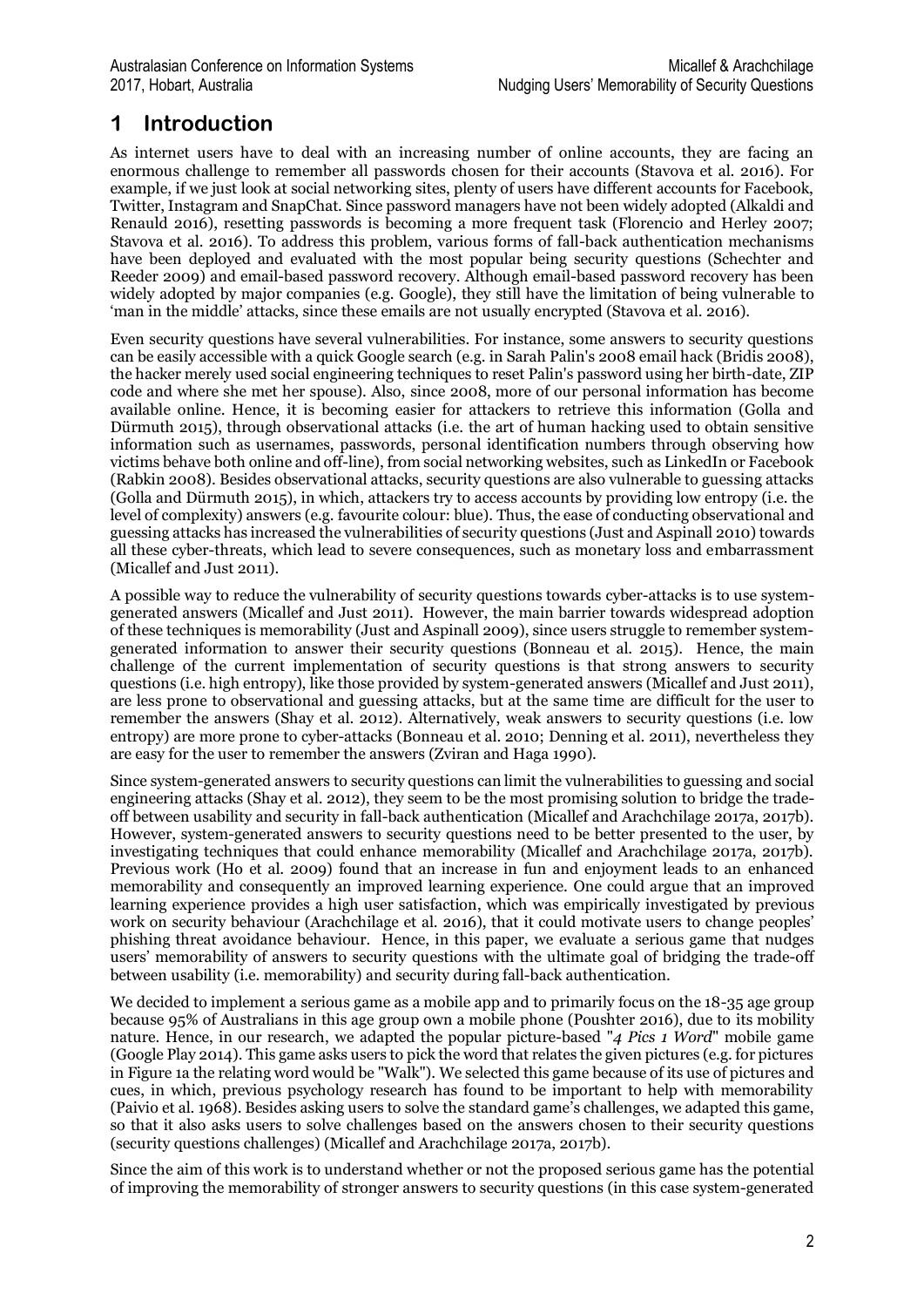answers), in our evaluation we assigned participants to one of two groups. Group 1 selects their own answers to security questions (i.e. control group). Group 2 uses answers based on a system-generated profile (i.e. experimental group) (similar to Micallef and Just (2011)). We also want to understand the short-term impact (in terms of workload and memorability) of using system-generated profiles, when memorizing answers to security questions, playing a game and then remembering answers to security questions. Hence, our research contributes to the field of fall-back authentication by answering the following research questions (RQs):

**RQ1:** Does the serious game have the potential of helping users remember stronger answers to security questions?

**RQ2:** What's the short-term impact of using a system-generated profile on memorizing answers to security questions, playing a game and then remembering answers to security questions?

We know to our cost that no-one has evaluated the design of a serious game to nudge users' memorability towards stronger answers to security questions based on system-generated profiles. In Section 2, we describe the background related to our research. In Section 3, we describe the game, security questions and system-generated profiles that we use in our user evaluation. Afterwards, we describe our user evaluation (Section 4), present the results of the evaluation (Section 5) and discuss how these results answer **RQ1** and **RQ2** (Section 6). Finally, we present the limitations of this research, future work (Section 7) and main conclusions that could be drawn from this work (Section 8).

## **2 Related Work**

#### **2.1 Security Questions and System-generated Data**

Security questions are set-up at account creation. Then, at password recovery, users have to remember the answers that they provided when setting up the account. Recent studies, conducted using security questions data collected by Google (Bonneau et al. 2015), found that security questions are neither usable (i.e. low memorability) nor secure enough to recovery passwords. This means that new techniques need to be investigated to provide more secure and memorable security questions.

System-generated password schemes were evaluated to be more secure than user-defined passwords (Shay et al. 2012). However, they were evaluated to be not memorable (Al-Ameen et al. 2015), even when using natural-language words (Wright et al. 2012). For instance, Wright et al. (2012) evaluated the usability of three system-generated password schemes and found that these schemes did not have sufficient memorability rates. Also, Forget et al. (2008) evaluated a hybrid scheme which uses both userselected and system-generated passwords by having a system which randomly adds characters to a userchosen password to improve its' security. This scheme only achieved a memorability of 25% when two random characters were inserted. These findings further justify the need to evaluate new techniques (see Section 2.2) to improve users' memorability of system-generated data.

#### **2.2 Memorability and Gamification**

Bonneau and Schechter (2014) found that most users can memorize passwords when using tools that support learning over time. Atkinson and Shiffrin (1968) proposed a cognitive memory model, in which, new information is transferred to short-term memory through sensory organs. The short-term memory holds this new information as mental representations of selected parts of the information. This information is only passed from short-term to long-term memory when it can be encoded through cueassociation (Atkinson and Shiffrin 1968) (e.g. when we see a cat it reminds us of our first cat). This encoding helps people remember and retrieve the stored information over a long period of time. These encodings are strengthened through constant rehearsals. Psychology research (Paivio et al. 1968; Thornton 2001) found that humans are better at remembering images than text (i.e. the picture superiority effect). The picture superiority effect has also been extensively used in usable security to research graphical authentication mechanisms (De Angeli et al. 2005; Denning et al. 2011; Stobert and Biddle 2013; Castellucia et al. 2017). Hence, in our research we use these psychology findings to design a game that nudges users' memorability of stronger answers to security questions.

Besides the previously described work, in our research we use a game-based learning approach because previous work in the security field (Arachchilage and Love 2013) has successfully used this approach to educate users about the susceptibility to phishing attacks, to teach users to be less prone to these types of security vulnerabilities (Arachchilage et al. 2012, 2014, 2016). Thus, our main contribution to the field of fall-back authentication is to investigate whether or not the proposed serious game has the potential of improving users' memorability of stronger answers to security questions.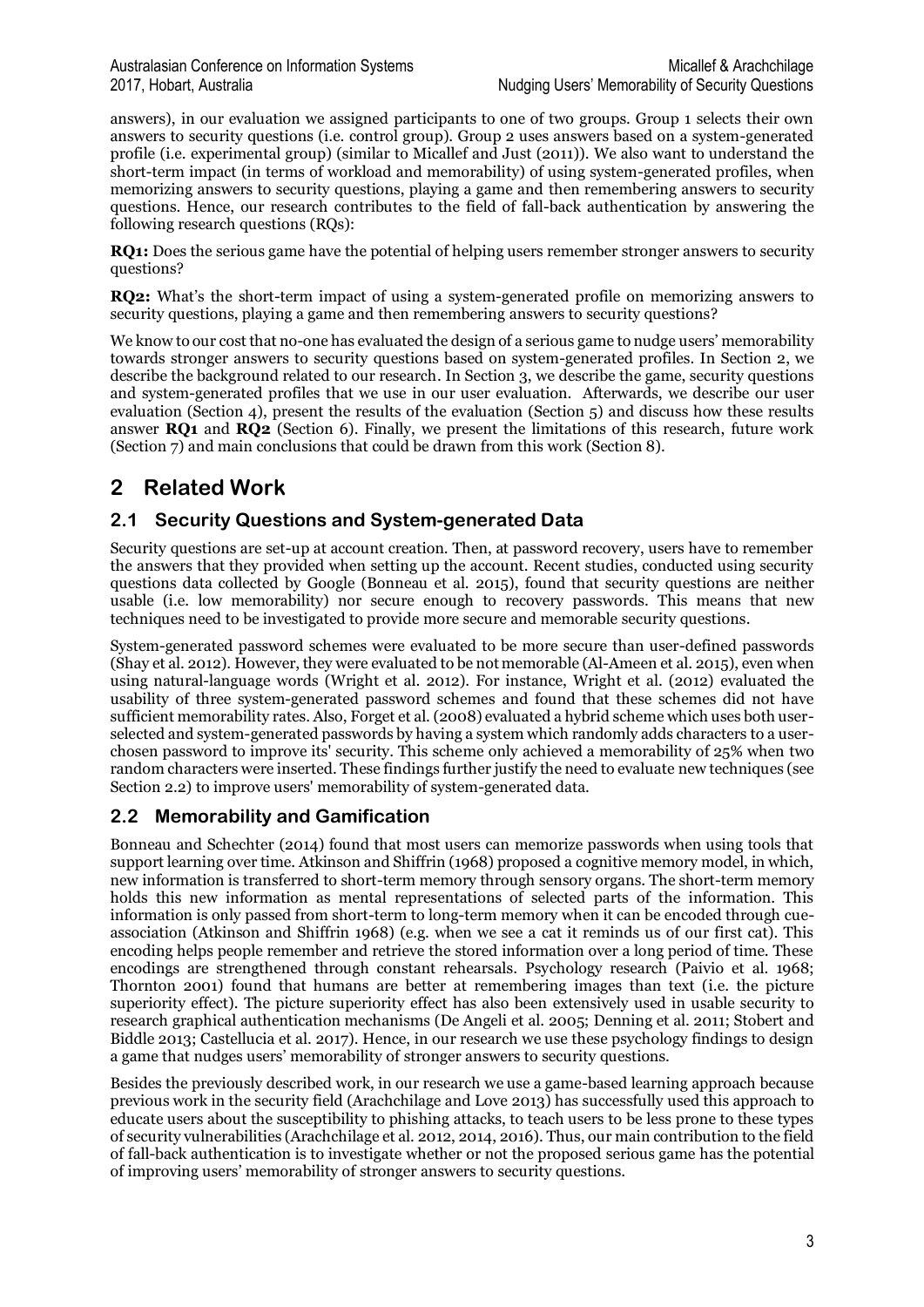# **3 Serious Game**

This section describes the game design, security questions and system-generated profiles used in our user evaluation.

### **3.1 Game Design**

Using the popular "*4 Pics 1 Word*" mobile game, we create encoding associations between cues and answers to security questions through the picture-based nature of this game and by adding verbal cues. The game functions similarly to the "*4 Pics 1 Word*" mobile game, meaning that the game asks players to pick the word that relates the given pictures (e.g. for the pictures in Figure 1a the relating word would be "Walk"). However, at certain intervals, the game asks players to solve challenges based on answers to their security questions. These challenges could either be based on users' own answers to security questions or on answers based on system-generated profiles. The game provides players with 12 letters to assist them with solving the challenge (as in the original "*4 Pics 1 Word*" mobile game). For each given answer, players are either rewarded or deducted points (10 for standard challenges, 15 for recognition security questions challenges and 20 for recall security questions challenges – these numbers were selected to motivate players to solve security question challenges). Points can be used to obtain hints to help solving more difficult challenges (deduction of 50 points for each hint, as in the original game).



*Figure 1: Challenges: a) standard, b) recall, c) recognition.*

The Generate-recognize theory (Anderson and Bower 1972) states that recognition (i.e. remembering contextual information when a focus is provided (Hollingworth 1913)) is easier and faster to perform than recall (i.e. remembering a specific focus when context is provided (Hollingworth 1913)). Thus, for security questions challenges, in the proposed game we use both recall and recognition challenges (see Figure 1b and 1c) because having only recognition challenges would have lowered the security level of the game, since the answer space would have been very limited. Therefore, the players are provided with more recognition challenges (i.e. select 1 of 4 pictures) at the beginning, with the purpose of encoding into long-term memory the associations between cues (pictures) and information (answers to security questions). Then, as the player gets used to the game and learns the answers the game starts showing more recall (i.e. provide exact answer to security questions) rather than recognition challenges.

Psychology research (Anderson and Bower 1972) has shown that it is difficult to remember information spontaneously without having any kind of memory cues. Hence, besides showing the 12 letters we added a feature that shows verbal cues about each picture. This feature can be enabled by using the points (i.e. when the game player earns 50 points throughout the game) that are gathered when solving other game challenges. This feature was added so that players could focus their attention on associating the words with the corresponding cues (pictures). We hypothesize that this feature should also help to process and encode the information in memory, to store it in long-term memory (Al-Ameen at al. 2015). To reduce the vulnerabilities towards potential guessing attacks, our serious game has the following features: (1) does not show the length of the word that needs to be guessed; (2) does not show the correct answer when the wrong answer is provided; and (3) does not provide any hints for recognition challenges since the answer space is already very limited. These features make the game more difficult, but we argue that they minimize the security vulnerabilities of the game.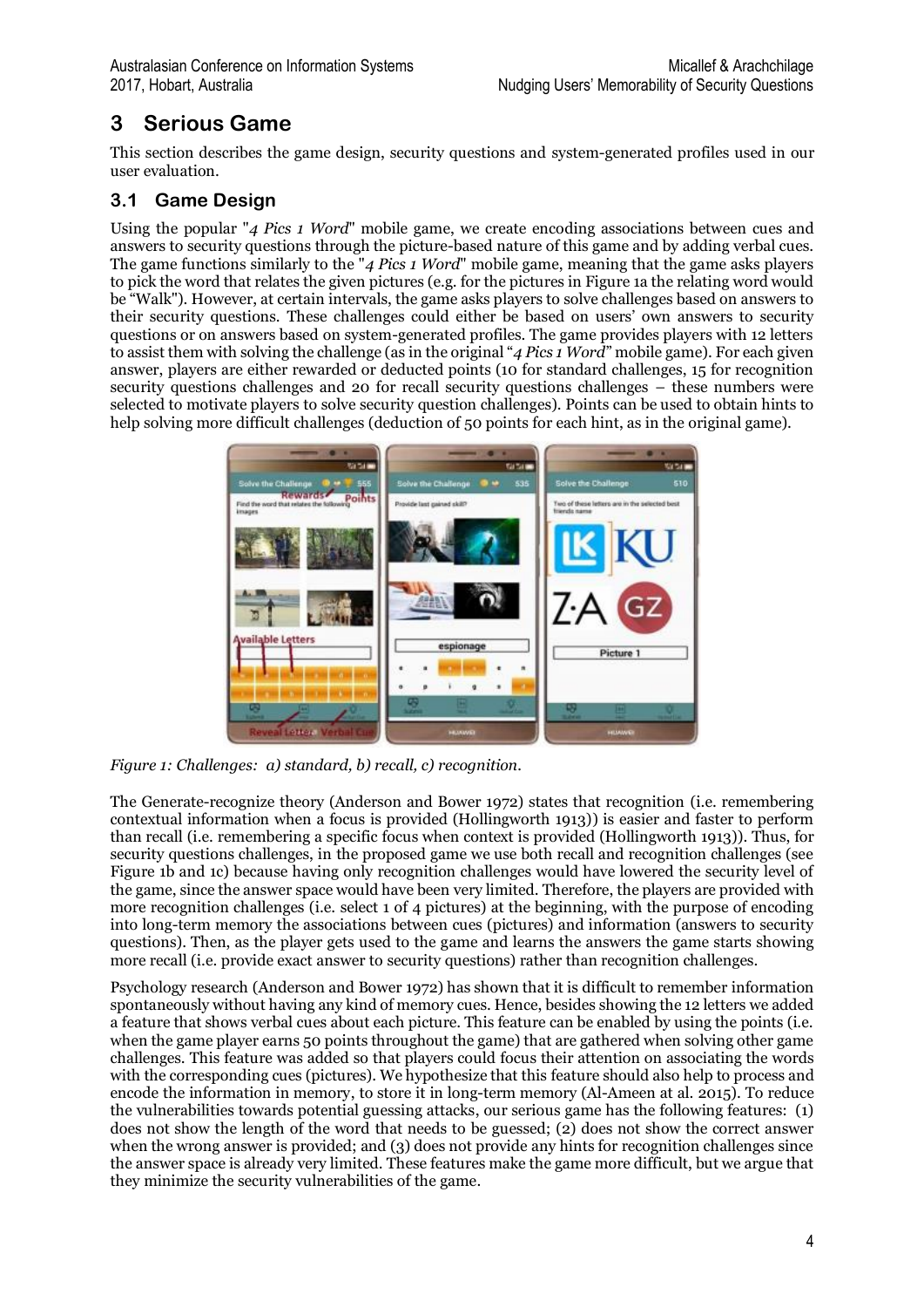### **3.2 Security Questions**

We used previous research (Rabkin 2008; Bonneau et al. 2010; Micallef and Just 2011; Bonneau et al. 2015) to define the security questions categories listed in Table 1. Names, favourites and places were selected because they are the most popular types of security questions found on websites (Rabkin 2008; Bonneau et al. 2010). Numbers were selected because they could potentially be the most secure security questions (Bonneau et al. 2015). Characteristics were added to make the system-generated data look similar to a profile (Micallef and Just 2011). To cover a wide range of questions we arbitrary selected 3 questions for each category (see Table 1). During the evaluation we asked participants to select 3 security questions because Renaud and Just (2010) found that posing 3 or more questions serially would be more secure, since it is difficult to guess all 3 answers irrespective of how close the attacker is to the victim. In our studies we do not use freely chosen security questions (e.g. the user defines his own answers to security questions) with free-form answers because Just and Aspinall (2010) reported serious concerns over the usability of these security questions (e.g. difficult to precisely remember the given answers).

| <b>Type</b>     | <b>Security Questions</b>                                                       |
|-----------------|---------------------------------------------------------------------------------|
| <b>Names</b>    | Mother's maiden name, Father's middle name, Best friends name.                  |
|                 |                                                                                 |
| Favourites      | Favourite pet, Favourite food, Favourite hobby.                                 |
| <b>Numbers</b>  | Last 6 digits Visa no, Last 6 digits Phone number, Vehicle registration number. |
| <b>Places</b>   | High school city name, College city name, First work city name.                 |
| Characteristics | First occupation, Last gained skill, Main Weakness.                             |

*Table 1. Security questions.*

### **3.3 System-generated Profiles**

Figure 2 shows the system-generated profiles that we used in our user evaluation. We defined these system-generated profiles using Fake Name Generator (Corban Works 2006). We selected the attributes of these profiles by combining the attributes that were used by Micallef and Just (2011) to the list of security questions that we defined in Table 1. We defined a male and a female profile so that we cover the two most common genders. Since the design of a system-generated profile is not the main focus of this research, further research needs to be conducted to identify the optimal attributes that are required for a system-generated profile to be used to answer security questions.

| <b>Lucas Komine (Male)</b>           |                        |                                            | Tayla Dobbie (Female)                |                          |                                         |  |
|--------------------------------------|------------------------|--------------------------------------------|--------------------------------------|--------------------------|-----------------------------------------|--|
|                                      | Birthdav               | December 1, 1959                           |                                      | Birthday                 | August 2, 1974                          |  |
|                                      | Age                    | 57 years old                               |                                      | Age                      | 42 years old                            |  |
|                                      | <b>Tropical zodiac</b> | Sagittarius                                |                                      | <b>Tropical zodiac</b>   | Leo                                     |  |
| <b>BASIC INFO</b>                    |                        |                                            | <b>BASIC INFO</b>                    |                          |                                         |  |
| Mother's maiden name                 |                        | Salisbury                                  |                                      | Mother's maiden name     | Kinnear                                 |  |
| Father's middle name                 |                        | Sokol                                      |                                      | Father's middle name     | Ihssan                                  |  |
| <b>Best Friend</b>                   |                        | Gilke                                      | <b>Rest Friend</b>                   |                          | Gweneth                                 |  |
| Phone                                |                        | 928-046-3500                               | Phone                                |                          | 702-214-1334                            |  |
| Vehicle registration<br>number       |                        | 53 8618                                    | Vehicle registration<br>number       |                          | 88.8048                                 |  |
| <b>FINANCE</b>                       |                        |                                            | <b>FINANCE</b>                       |                          |                                         |  |
| Visa                                 |                        | 4485 2848 5004 3015                        | Visa                                 |                          | 4716 2953 1995 0309                     |  |
| <b>Expires</b>                       |                        | 8/2021                                     | <b>Expires</b>                       |                          | 2/2019                                  |  |
| C <sub>W2</sub>                      |                        | 649                                        | C <sub>W2</sub>                      |                          | 341                                     |  |
| <b>PLACES</b>                        |                        |                                            | <b>PLACES</b>                        |                          |                                         |  |
| <b>High School Street</b><br>address |                        | 2270 Benedum Drive<br>Middletown, NY 10940 | <b>High School Street</b><br>address |                          | 3822 Ottis Street<br>St Louis, OK 74854 |  |
| College city name                    |                        | Oklahoma City, OK 73160                    | College city name                    |                          | Philadelphia, PA 19108                  |  |
| <b>First Occupation</b>              |                        | Mixrecorder                                | <b>First Occupation</b>              |                          | Bookkeeper                              |  |
| <b>Address of First</b>              |                        | 2707 Coleman Avenue                        | <b>Address of First</b>              |                          | 3668 Melm Street                        |  |
| Occupation<br>Palm Springs, CA 92262 |                        |                                            | Occupation<br>Providence, RI 02903   |                          |                                         |  |
| PHYSICAL CHARACTERISTICS             |                        |                                            |                                      | PHYSICAL CHARACTERISTICS |                                         |  |
| Height                               |                        | 5' 9" (174 centimeters)                    | Height                               |                          | 5' 6" (170 centimeters)                 |  |
| Weight                               |                        | 212.7 pounds (96.7 kilograms)              | Weight                               |                          | 127.2 pounds (57.8 kilograms)           |  |
| <b>CHARACTERISTICS</b>               |                        |                                            | <b>CHARACTERISTICS</b>               |                          |                                         |  |
| Main Skills                          |                        | Espionage                                  | Main Skills                          |                          | Intuition                               |  |
| Weaknesses                           |                        | Confidence                                 | Weaknesses                           |                          | <b>Introvert</b>                        |  |
| <b>FAVOURITES</b>                    |                        |                                            | <b>FAVOURITES</b>                    |                          |                                         |  |
| <b>Pets</b>                          |                        | Hermony(dog), Danta                        | <b>Pets</b>                          |                          | Nizel (cat), Hazel (gold fish)          |  |
| (parrot)<br>Hobbies                  |                        | Weapons                                    | <b>Hobbies</b>                       |                          | Dietitian                               |  |
| Food                                 |                        | Noodles                                    | Food                                 |                          | Chicken roast                           |  |
|                                      |                        |                                            |                                      |                          |                                         |  |

*Figure 2: System-generated profiles*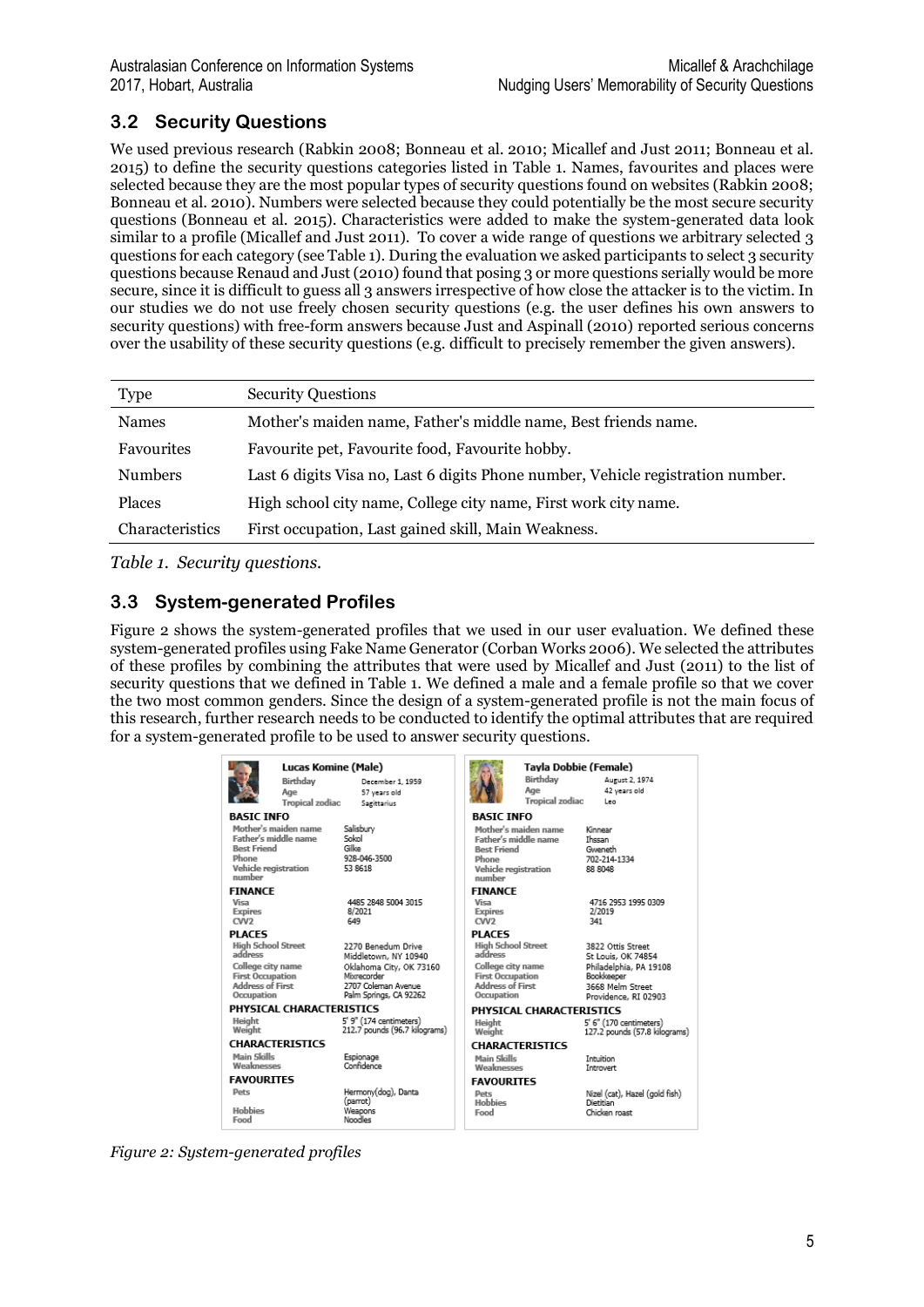# **4 User Evaluation**

To answer our research questions (**RQ1** and **RQ2**), we conducted a lab evaluation which consisted of two sessions (Session 1 – participants selected security questions and answers, Session 2 – participants memorized answers to security questions, played game and remembered answers to security questions). We used a between subjects design to compare and contrast our two groups of participants. Participants were randomly split into 2 equal groups. Group 1 participants were provided with a list of security questions. Then, they were asked to come up with the answers to those security questions by themselves. Group 2 participants were given 2 system-generated profiles (see Figure 2) and they were asked to choose one profile. Then, they were asked to choose security questions/answers from the chosen profile. Prior to starting the evaluation we obtained ethical approval from our University's Ethics Committee.

### **4.1 Procedure**

Before starting the evaluation we conducted a small pilot study with 4 participants to evaluate the setup. Since the pilot study did not highlight any problems (we just removed 4 questions from pre-evaluation questionnaire) we included the 4 pilot participants in the main user evaluation. Session 1 was conducted separately because we needed time to configure the serious game based on the answers that were selected by the participants. In Session 1, participants were briefed on the evaluation, were asked to sign the consent form and selected security questions and answers. Participants also completed a preevaluation questionnaire, consisting of demographic information together with details about participants' experience with security questions and mobile phones. After configuring the game, this always happened on the same day as Session 1, we met with participants to conduct Session 2.

In Session 2, participants were asked to conduct the following three tasks: Task 1 - memorize answers to security questions; Task 2 - play a game; and Task 3 - remember answers to security questions. All participants memorized the answers to the security questions within 5 minutes. To understand the impact of using system-generated profiles on memorizing answers, playing the game and remembering answers (**RQ2**), participants completed the standard NASA task load index (NASA/TLX) questionnaire (Hart & Staveland 1988) after conducting every task (Tasks 1-3). We used the NASA/TLX metrics to evaluate workload because it is the standard metrics that is used in mobile HCI (Brewster 2002; Micallef et al. 2016) and usable security (Juang et al. 2012; Sherman et al. 2014) to evaluate mental demand, temporal demand, physical demand, performance, effort and frustration of using a system. After memorization, participants conducted an arithmetic distraction exercise (Bateman 2007a) for 5 minutes (Juang et al., 2012). At this stage participants were handed a mobile device (Samsung Galaxy S4) with the game described in Section 3 and configured with the answers to the security questions that participants selected in Session 1. We first went through a test game together with the participants (to show them how to play the game) and then we told them to play the game on their own.

The game started by picking a random standard challenge from a pool of 7 standard challenges (all participants experienced the same standard challenges but in a random order). After completing a standard challenge, the game player was given/deducted points. Afterwards, the challenge was removed from the pool of available challenges. At this stage the player was presented with a randomly selected recognition security questions challenge (based on the security answers that they selected prior to playing the game). The player continued to be presented with alternate standard and recognition challenges until they completed the 3 recognition security questions challenges. After that, the player was prompted with alternate standard and recall challenges until all 3 recall security questions challenges were completed. This is where the game ended. In total, each player completed 7 standard challenges, 3 recognition and 3 recall security questions challenges.

After playing the game, the participants completed the NASA/TLX to measure the workload of playing the game. After completing another 5 minutes distraction task (Bateman 2007b) participants were asked to write down the answers to their security questions to understand the short-term effect of using the game to remember the answers for both groups (**RQ1**).

### **4.2 Participants**

We recruited 20 participants (5 females, 15 males) through word of mouth and personal connections. The mean age was 29 (22-45), med=28. 16 participants were post-graduate students and the rest (4) were employed full-time. Only 2/20 participants reported that they were not experienced and confident with using security questions on online websites. All participants (20/20) self-reported that they owned a smartphone for more than three years.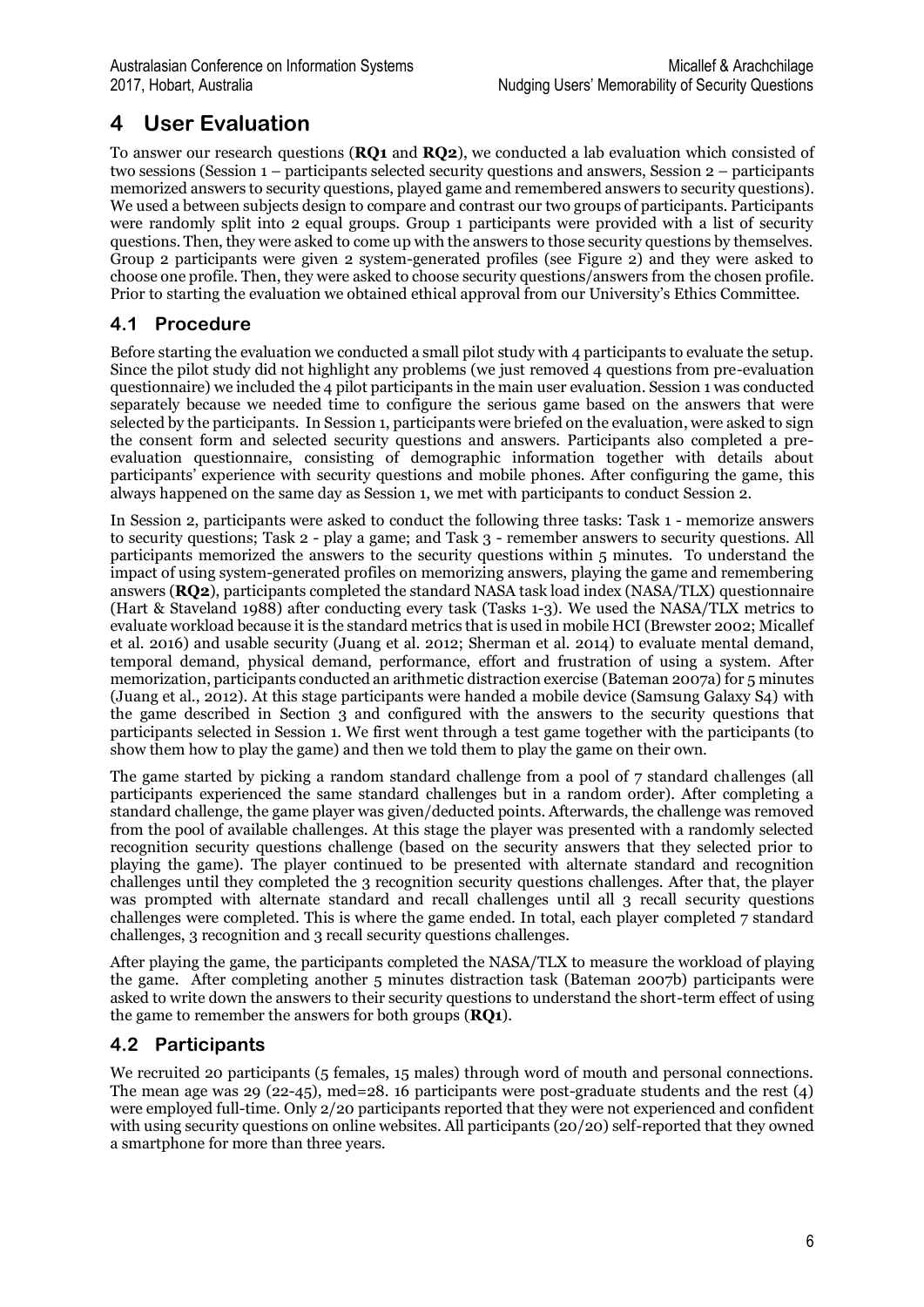# **5 Results**

In this section we present how the results of the user evaluation described in Section  $\Delta$  answer our research questions (**RQ1** and **RQ2**). Since we used independent samples, we tested for statistical differences between our groups (Group 1 and Group 2) using T-Test (for independent samples) when data was normalized and Mann-Whitney U test when data was not normalized (< 0.05 using Shapiro-Wilk normality test). We assume that statistically significant differences are achieved when  $p < 0.05$ .

#### **5.1 Does the game have the potential to help users remember answers to security questions?**

After playing the game we asked all participants to write down the answers to the security questions that they selected in Session 1. We wanted to understand whether participants remember them (short-term) after conducting two arithmetic distraction tasks and playing a game in between. All participants (20/20) remembered the answers. All participants (10/10) that used their own answers to security questions (Group 1) reported that their answers were based on their own life experiences. Hence, although it was highly likely that these participants would remember (short-term) the answers to the security questions that are based on their own life experiences, it is still interesting to notice that no-one used fake answers. With regards to Group 2, it is interesting to note that 4/10 participants that answered security questions based on a system-generated profile failed to solve recall security questions game challenges. However, despite the game did not provide them with the correct answer (due to security reasons), they still provided the correct answer when they were asked to write down their answer. These findings indicate that the proposed serious game has the potentially of helping users which use stronger answers to security questions to remember their answers, even in the long-term.

#### **5.2 What's the impact of system-generated profiles on memorizing answers, playing a game and remembering answers to security questions? (RQ2)**

To understand the impact of using system-generated data for answers to security questions we measured the workload of memorizing answers, playing the game and remembering answers. Workload was collected using the standard NASA/TLX questionnaire (Hart & Staveland 1988), which measures mental demand, physical demand, temporal demand, effort, performance, and frustration on a scale of 0 to 100.



*Figure 3: Workload for a) Task 1 - Memorizing Answers, b) Task 2- Playing Game and c) Task 3 - Remembering Answers for Groups 1 and 2. Significant differences are shown in green dashed boxes.*

As shown in Figure 3a, participants evaluated the workload of memorizing answers to security questions (Task 1), which were based on their own security answers (Group 1) to be low in all measures. This result is related to the fact that all participants reported that they use answers based on their own life experiences to answer these questions. Although, for all measures participants that based their answers on a system-generated profile (Group 2) reported higher workload (see Figure 3a), only *mental demand* (t(18)=-3.594, p=0.002), *effort* (t(18)=-2.939, p=0.009) and *frustration* (t(18)=-2.726, p=0.014) were significantly higher than the results obtained for Group 1. This means that memorizing systemgenerated answers for security questions was considered to have a medium workload (closer to low) for *mental demand*, *effort* and *frustration* while the other measures were considered to be low and similar to using their own answers to security questions.

Mental demand after the game play activity (Task 2) was evaluated to be significantly higher by participants that used a system-generated profile to answer security questions (t( $18$ )=-2.685, p=0.015). All the other measures of the game activity were evaluated similarly by both groups (no significant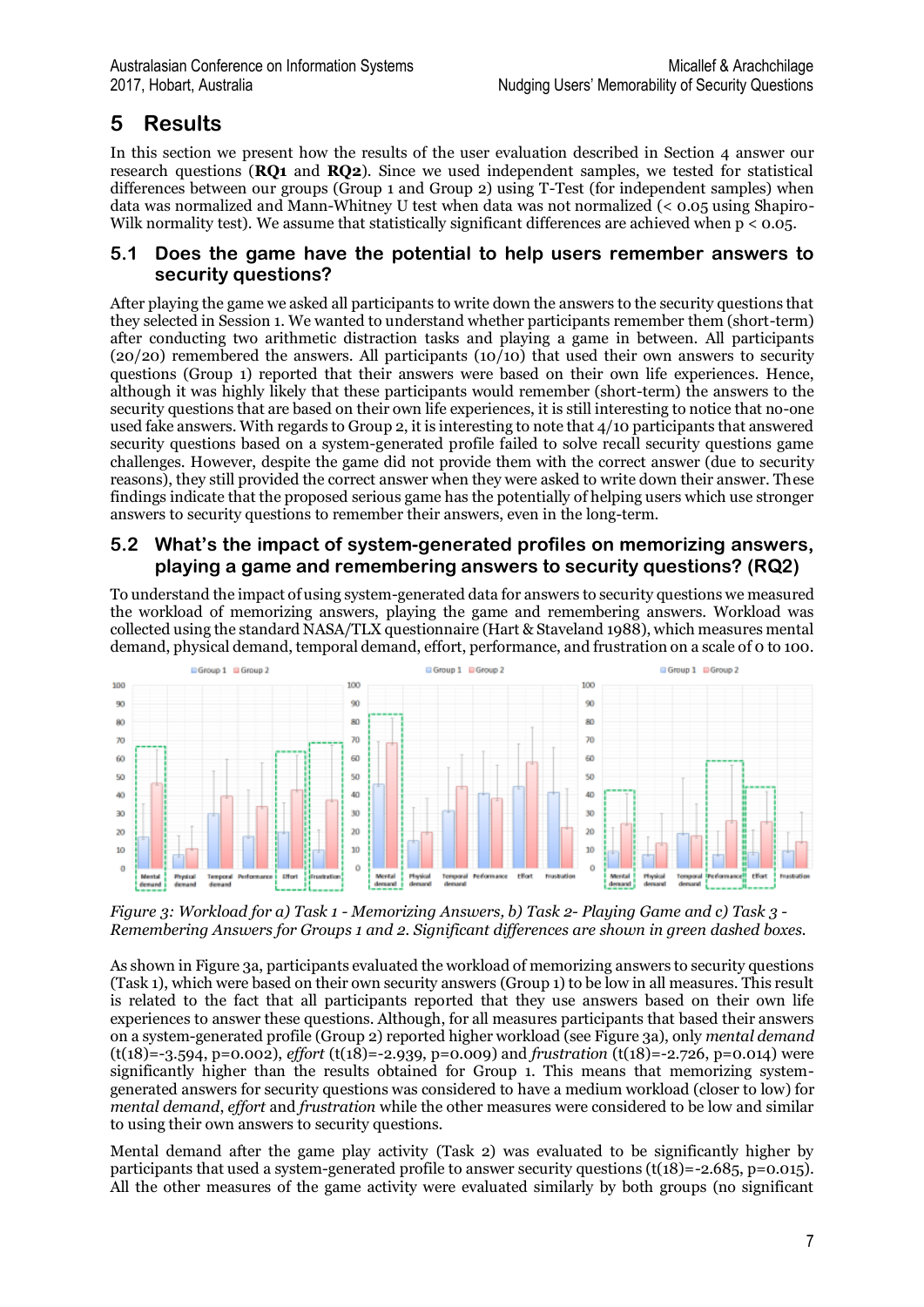differences (see Figure 3b)). Except for *physical demand* and *frustration* which were evaluated to be low, the other measures (*mental demand*, *temporal demand*, *performance* and *effort*) were evaluated to have medium workload. This result might be related to the challenging aspect of the game, since on average participants failed to solve 2 standard challenges out of 7.

The task of remembering answers to security questions (Task 3) was evaluated to be low for all measures for both groups (see Figure 3c). However, participants that had to remember answers to security questions based on a system-generated profile (Group 2) found the *mental demand* (U=18, p=0.014), *performance* (U=24.5, p=0.048) and *effort* (U=14, p=0.006) to require significantly more workload than participants that remembered their own answers (Group 1). There were no significant differences between the groups for the other measures (*physical demand*, *temporal demand* and *frustration*). These findings imply that despite requiring more effort and mental demand, participants in Group 2 still required a low workload to remember answers to security questions using a system-generated profile and in the short-term there was not much difference compared to the other group.

We did not find any significant differences in game performance (similar amounts of solved challenges, used hints and time taken to play the game). These findings suggest that playing the game using challenges of system-generated answers to security questions did not require much extra effort because the workload and game performance were mostly similar to using answers to security questions based on participants own lives. Also, although using system-generated data significantly impacted the workload of memorizing and remembering answers, the workload was still evaluated to be medium for memorizing answers (which is a one-time task) and low for remembering answers.

## **6 Discussion**

In this section, we discuss how our results could help bridge the trade-off between security and usability (in terms of memorability (Just and Aspinall 2009)) for security questions.

#### **6.1 Improving memorability through serious games**

Previous work has implemented novel graphical authentication schemes (Denning et al. 2011; Stobert and Biddle 2013; Castellucia et al. 2017) or used mnemonics (Juang et al. 2012) and games to improve the memorability of passwords (Tao and Adams 2008; Malempati and Mogalla 2011; McLennan et al. 2017). Since the system-generated data that we used in our studies (see Figure 2) is completely different from the passwords/schemes used by previous work, we cannot conduct any direct memorability comparisons. However, since the proposed serious game seems to have helped participants who were using system-generated profiles to remember their answers, even when they failed to solve some of the recall challenges presented by the game, we argue that from a high-level perspective our memorability results seem to confirm the effectiveness of using serious games to improve memorability of answers to security questions. More specifically, our findings seem to indicate that the proposed serious game could potentially lead to improve the long-term memorability of answers to security questions (this still has to be evaluated in a longitudinal field study). This improvement in memorability would directly improve the usability of stronger answers to security questions (Just and Aspinall 2009). Hence, this potential improvement in memorability of answers to security questions shows that the proposed serious game (which was designed using memorability concepts (Atkinson and Shiffrin 1968)) could eventually help reduce the trade-off between usability and security in fall-back authentication.

### **6.2 Impact of using system-generated profiles**

When comparing the workload results to other work, we found that the workload (e.g. mental demand, temporal demand, physical demand, effort, etc.) of memorizing answers to security questions based on system-generated profiles is slightly higher than when using user-generated free-form gestures (gestures that allow all fingers to draw a path on an empty screen with requiring a grid) for authentication (Sherman et al. 2014). Remembering system-generated answers is comparable to using free-form gestures. When comparing our workload results to a study which assessed password reset policies at a university (Parkin et al. 2015), we found that using system-generated answers requires less workload than registering for a password recovery policy and when authenticating to recover passwords. Hence, our work also reveals that using system-generated profiles to answer security questions did not have any significant short-term effect on any major aspects of our evaluation or compared to other work in the area. Therefore, we argue that the use of system-generated data to answers security questions could play an important role in reducing the vulnerabilities (to social engineering attacks) of our online accounts (Shay et al. 2012) without requiring much extra effort (in the-short term), when compared to using our own answers to security questions.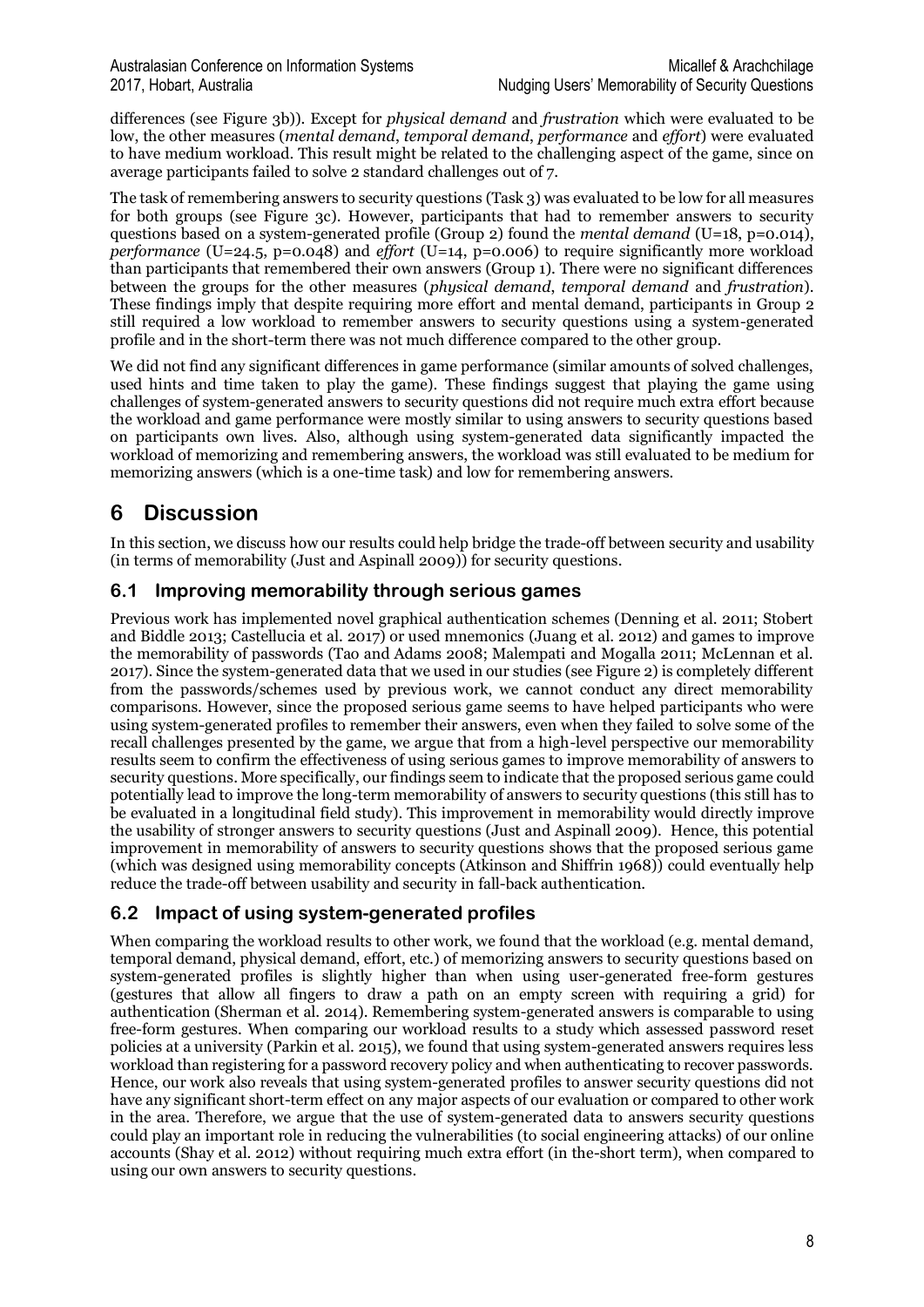# **7 Limitations and Future Work**

One of the main limitations of our evaluation is that we only evaluated the short-term memorability of the game to nudge users' memorability of stronger answers to security questions. Hence, future studies need to confirm whether or not our findings could be extended to long-term memorability. Another limitation is that we primarily focused on the 18-35 age group, since in Australia this is the demographic that uses mobile phones the most (95%) (Poushter 2016). Although, other research (McLennan et al. 2017) found that serious games in security education are considered to be fun by different populations, we still plan to investigate different age groups to determine whether our findings also extend to different populations. We will also conduct a security evaluation of the proposed serious game to determine the security vulnerabilities that need to be addressed to achieve the required security level. Afterwards, we will conduct a longitudinal field study to determine how much training is required, so that users learn the answers to their security questions, when using the proposed serious game.

## **8 Conclusions**

The main outcome of this research is that our participants remembered (short-term) their answers to security questions (**RQ1**) after the game play activity (including participants that used system-generated profiles, see Figure 2). Our work also revealed that using system-generated profiles to answer security questions did not have any significant short-term effect on playing the game and remembering answers to security questions, compared to users that used their own answers (**RQ2**). Thus, the main contribution of our work is that our findings indicate that the proposed serious game could potentially lead to improve the users' long-term memorability of stronger answers to security questions. This improvement in memorability would directly improve the usability of using strong answers to security questions (Just and Aspinall 2009). Hence, we strongly believe that the potential improvement in memorability achieved through the use of a serious game (which uses memorability concepts) could eventually help reduce the trade-off between usability and security in fall-back authentication.

### **9 References**

- Al-Ameen, M. N., Fatema, K., Wright, M. and Scielzo, S. (2015). "Leveraging real-life facts to make random passwords more memorable." *Proceedings of European Symposium on Research in Computer Security* (pp. 438-455). Springer International Publishing.
- Alkaldi, N. and Renaud, K. 2016. "Why Do People Adopt, or Reject, Smartphone Password Managers?." *Proceedings of 1st European Workshop on Usable Security*, Darmstadt (Vol. 18, pp. 1-14).
- Anderson, J. R. and Bower, G. H. 1972. "Recognition and retrieval processes in free recall." *Psychological review*, 79(2), 97.
- Arachchilage, N. A. G. and Love, S. 2013. "A game design framework for avoiding phishing attacks." *Computers in Human Behavior*, 29(3), 706-714.
- Arachchilage, N. A. G. and Love, S. 2014. "Security awareness of computer users: A phishing threat avoidance perspective." *Computers in Human Behavior*, 38, 304-312.
- Arachchilage, N. A. G., Love, S. and Scott, M. 2012. "Designing a mobile game to teach conceptual knowledge of avoiding' phishing attacks'." *International Journal for e-Learning Security*, 2(1), 127-132.
- Arachchilage, N. A. G., Love, S. and Beznosov, K. 2016. "Phishing threat avoidance behaviour: An empirical investigation." *Computers in Human Behavior*, 60, 185-197.
- Atkinson, R. C. and Shiffrin, R. M. 1968. "Human memory: A proposed system and its control processes." *Psychology of learning and motivation*, 2, 89-195.
- Bateman, A.W. 2007. "Factor Table" http://www.visualmathlearning.com/Exercises/factor\_table.html Retrieved 10 July, 2017.
- Bateman, A.W. 2007. "Subtraction Table" http://www.visualmathlearning.com/Exercises/sub\_table. html Retrieved 10 July, 2017.
- Bonneau, J., Bursztein, E., Caron, I., Jackson, R. and Williamson, M. 2015. "Secrets, lies, and account recovery: Lessons from the use of personal knowledge questions at google." *Proceedings of WWW 2015* (pp. 141-150). ACM.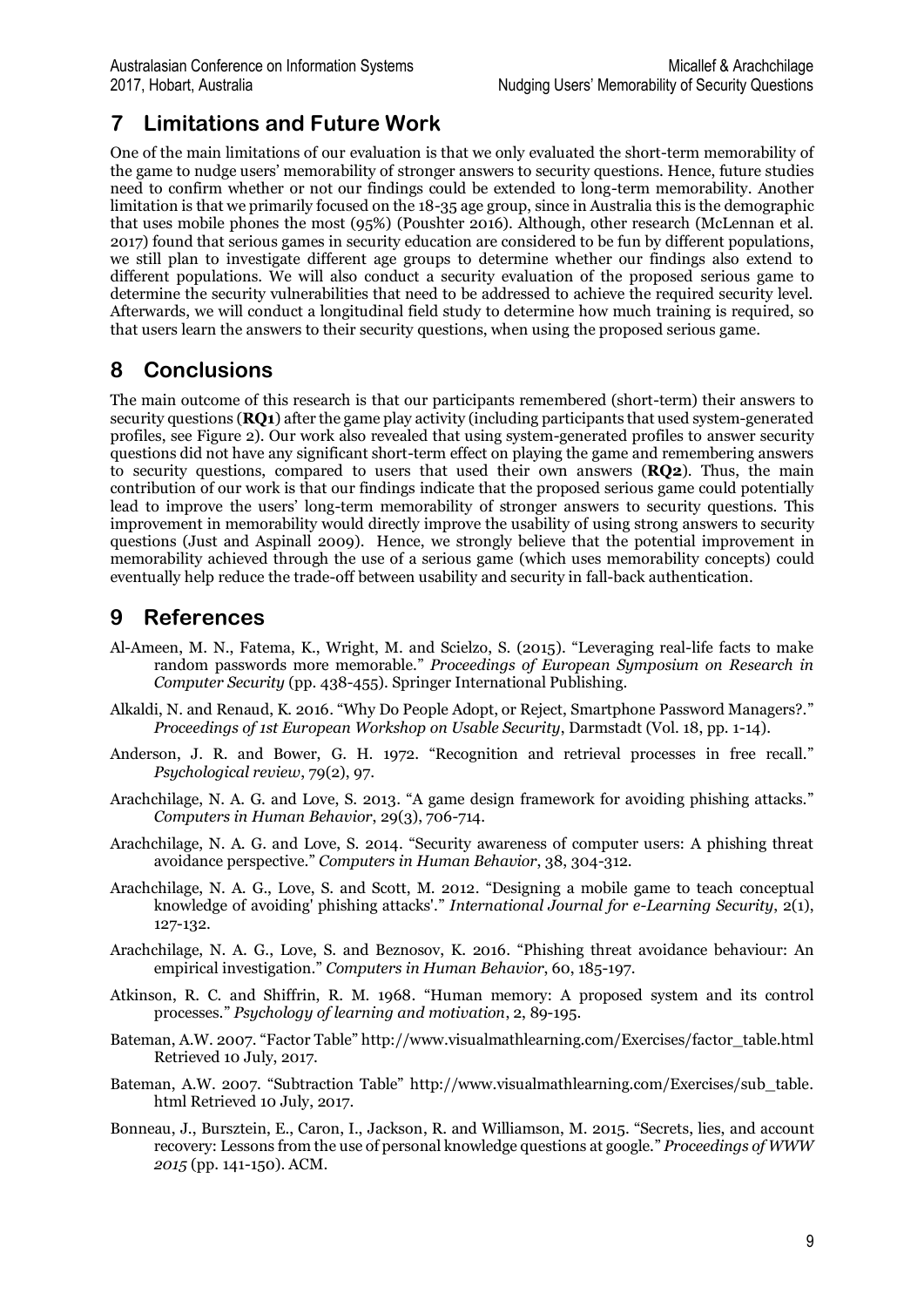- Bonneau, J., Just, M. and Matthews, G. 2010. "What's in a name? evaluating statistical attacks on personal knowledge questions." *Proceedings of International Conference on Financial Cryptography and Data Security* (pp. 98-113). Springer Berlin Heidelberg.
- Bonneau, J. and Schechter, S. E. 2014. "Towards Reliable Storage of 56-bit Secrets in Human Memory." *Proceedings of USENIX Security* (Vol. 2014, pp. 607-623).
- Brewster, S. 2002. "Overcoming the lack of screen space on mobile computers." *Personal and Ubiquitous Computing*, 6(3), 188-205.
- Bridis, T. 2008. "Hacker: impersonated palin, stole e-mail password." http://6abc.com/archive/6398817/ Retrieved 10 July, 2017.
- Castelluccia, C., Dürmuth, M., Golla, M. and Deniz, F. 2017. "Towards Implicit Visual Memory-Based Authentication." *Proceedings of NDSS 2017*.
- Corban Works, LLC. 2006. "Fake Name Generator" http://www.fakenamegenerator.com/ Retrieved 10 July, 2017.
- De Angeli, A., Coventry, L., Johnson, G. and Renaud, K. 2005. "Is a picture really worth a thousand words? Exploring the feasibility of graphical authentication systems." *International Journal of Human-Computer Studies*, 63(1), 128-152.
- Denning, T., Bowers, K., Van Dijk, M. and Juels, A. 2011. "Exploring implicit memory for painless password recovery." *Proceedings of CHI 2011* (pp. 2615-2618). ACM.
- Florencio, D. and Herley, C. 2007. "A large-scale study of web password habits." *Proceedings of WWW 2007* (pp. 657-666). ACM.
- Forget, A., Chiasson, S., van Oorschot, P.C. and Biddle, R. 2008, "Improving text passwords through persuasion." Proceedings of SOUPS 2008 (pp. 1-12). ACM.
- Golla, M. and Dürmuth, M. 2015. "Analyzing 4 Million Real-World Personal Knowledge Questions (Short Paper)". *Proceedings of International Conference on Passwords* (pp. 39-44). Springer International Publishing.
- Google Play. 2014. "4 Pics 1 Word" https://play.google.com/store/apps/details?id= de.lotum.whatsinthefoto.us&hl=en Retrieved 10 July, 2017.
- Hart, S. G. and Staveland, L. E. 1988. "Development of NASA-TLX (Task Load Index): Results of empirical and theoretical research." *Advances in psychology*, 52, 139-183.
- Ho, J.H., Zhou, S.Z., Wei, D. and Low, A. 2009. "Investigating the effects of educational Game with Wii Remote on outcomes of learning." In *Transactions on Edutainment III* (pp. 240-252). Springer Berlin Heidelberg.
- Hollingworth, H.L. 1913. "Characteristic differences between recall and recognition." *The American Journal of Psychology*, 24(4), pp.532-544.
- Juang, K. A., Ranganayakulu, S. and Greenstein, J. S. 2012. "Using system-generated mnemonics to improve the usability and security of password authentication." *Proceedings of the Human Factors and Ergonomics Society Annual Meeting* (Vol. 56, No. 1, pp. 506-510). Sage CA: Los Angeles, CA: SAGE Publications.
- Just, M. and Aspinall, D. 2009. "Personal choice and challenge questions: a security and usability assessment." *Proceedings of SOUPS 2009* (p. 8). ACM.
- Just, M. and Aspinall, D. 2010. "Challenging challenge questions: an experimental analysis of authentication technologies and user behaviour." *Policy & Internet*, 2(1), 99-115.
- Malempati, S. and Mogalla, S. 2011. "An Ancient Indian Board Game as a Tool for Authentication." *International journal of Network Security and It's Applications, IJNSA*, 3(4), 154-163.
- McLennan, C. T., Manning, P. and Tuft, S. E. 2017. "An evaluation of the Game Changer Password System: A new approach to password security." *International Journal of Human-Computer Studies*, 100, 1-17.
- Micallef, N. and Arachchilage, N. A. G. 2017. "A Gamified Approach to Improve Users' Memorability of Fall-back Authentication." *Proceedings of SOUPS 2017*. USENIX Association.